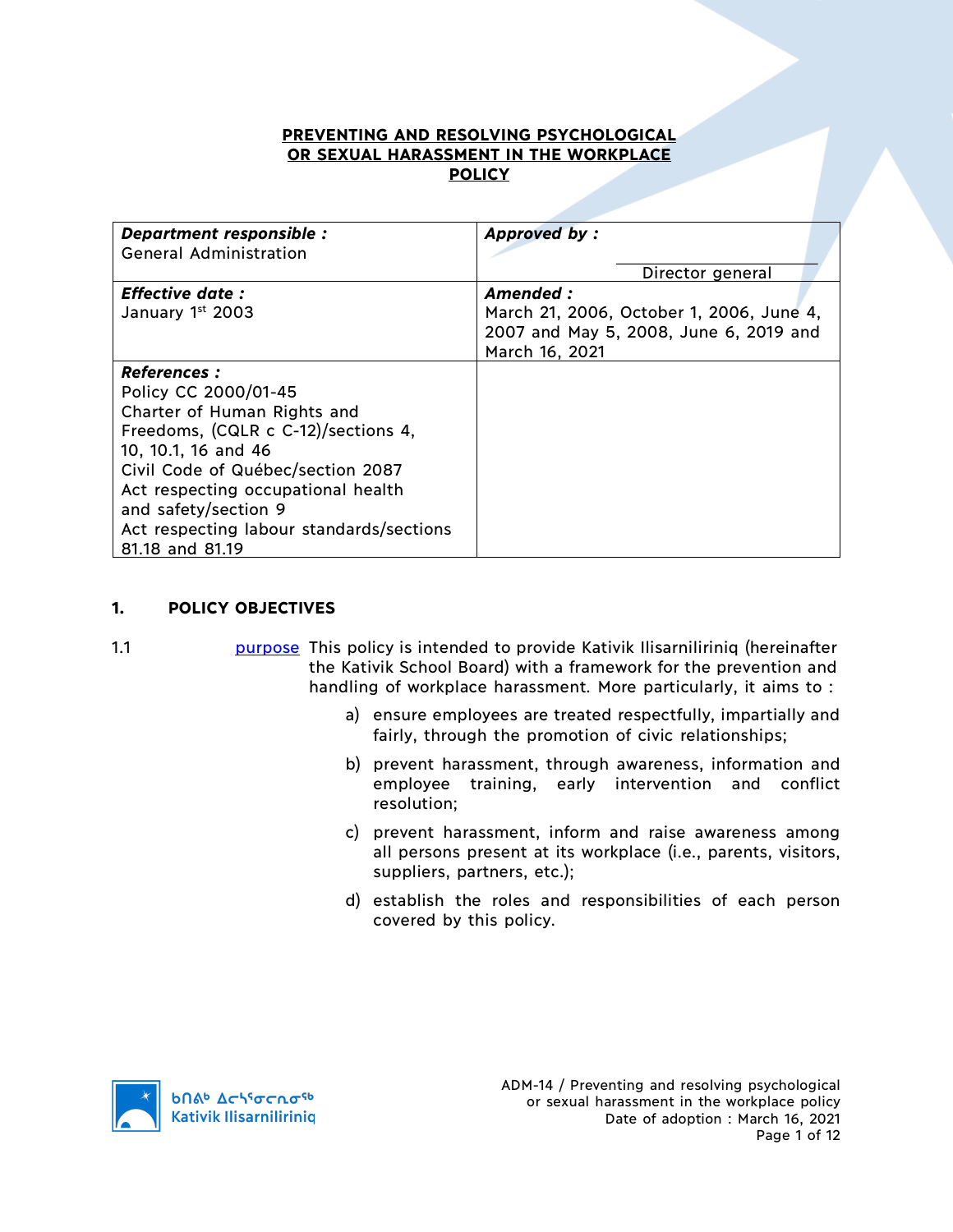## **2. COMMITMENT**

2.1 responsabilities The Kativik School Board recognizes that its employees are entitled to dignity, respect and a safe work environment, free of all forms of psychological or sexual harassment, including discriminatory harassment, and undertakes to take all reasonable measures to prevent and stop harassment, as soon as it becomes aware of such behavior.

The Kativik School Board undertakes to :

- a) Distribute this policy to all personnel;
- b) Inform employees of their responsibilities under this policy;
- c) Take preventative action in a situation that can lead to harassment or is likely to be;
- d) Implement a clear procedure for handling complaints;
- e) Provide the necessary support to any employee involved in a case of harassment;
- f) Handle any harassment situation diligently, fairly, impartially, and discreetly;
- g) Follow up on the application of this policy in order to assess the achievement of results and to make the necessary adjustments.

#### **3. SCOPE OF THIS POLICY**

3.1 **purpose** This policy applies to all work relations involving Kativik School Board employees, be it in the workplace where employees generally perform their duties, any other location where they may be called upon to work as well as any other place where employees must be present in order to perform their work (i.e., meetings, training sessions, travel, social activities organized by the employer). It also applies to communications by any technical means or other (i.e., social media, e-mails, texts, postings, letters, etc.) and all relations between an employee and a third party (student, parent, supplier or subcontractor of the Kativik School Board).

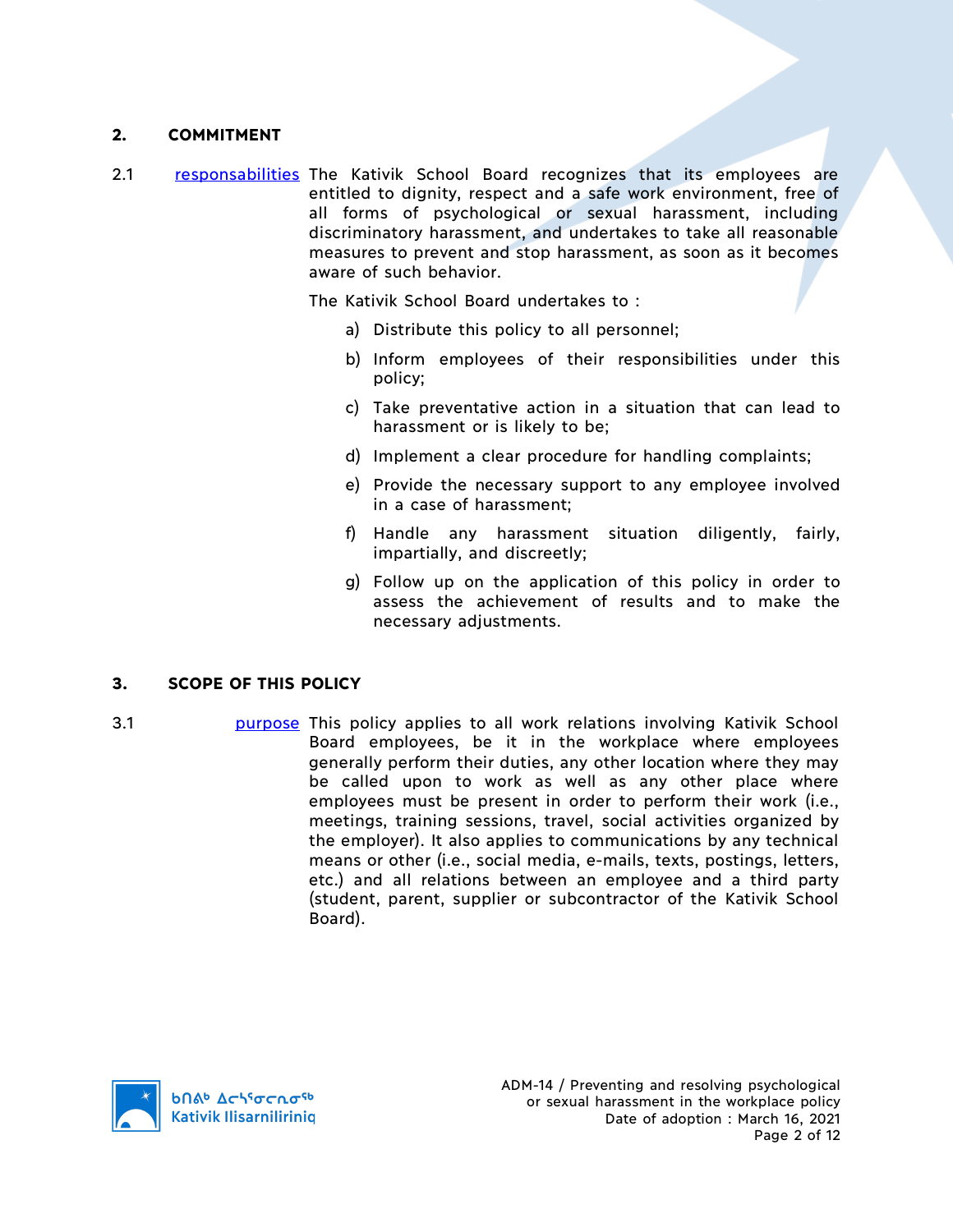3.2 definitions Under section 81.18 of the Act respecting labour standards, psychological or sexual harassment is defined as :

> "Any vexatious behaviour in the form of repeated and hostile or unwanted conduct, verbal comments, actions or gestures, that affects an employee's dignity or psychological or physical integrity and that results in a harmful work environment for the employee. For greater certainty, psychological harassment includes such behaviour in the form of such verbal comments, actions or gestures of a sexual nature. A single serious incidence of such behaviour that has a lasting harmful effect on an employee may also constitute psychological harassment."

This definition includes discriminatory harassment based on one of the grounds set out in the Québec Charter of Human Rights and Freedoms, namely race, colour, gender, pregnancy, sexual orientation, civil status, age, religion, political convictions, language, ethnic or national origin, social condition, a handicap or the use of any means to palliate a handicap.

The notion of harassment must be distinguished from other difficult situations in the workplace, namely interpersonal conflicts, work-related stress, professional constraints or the normal exercise of management rights (workplace absenteeism management, work organization, disciplinary measures, etc.).

- a) **Civility:** A behaviour that helps to maintain mutual respect in the workplace. A set of rules of conduct that focuses on the well-being of all members of a community, built on mutual respect, collaboration, courtesy and know-how.
- b) **Incivility:** A deviant behaviour in violation of the rules of mutual respect established in a workplace. Incivility is the disregard of basic life skills causing significant discomfort in the workplace and adversely affecting the work environment, efficiency, productivity and motivation.
- c) **Conflict situation:** Opposition, divergence or discord between individuals or groups, whose negative consequences on the workplace or on individuals are palpable.

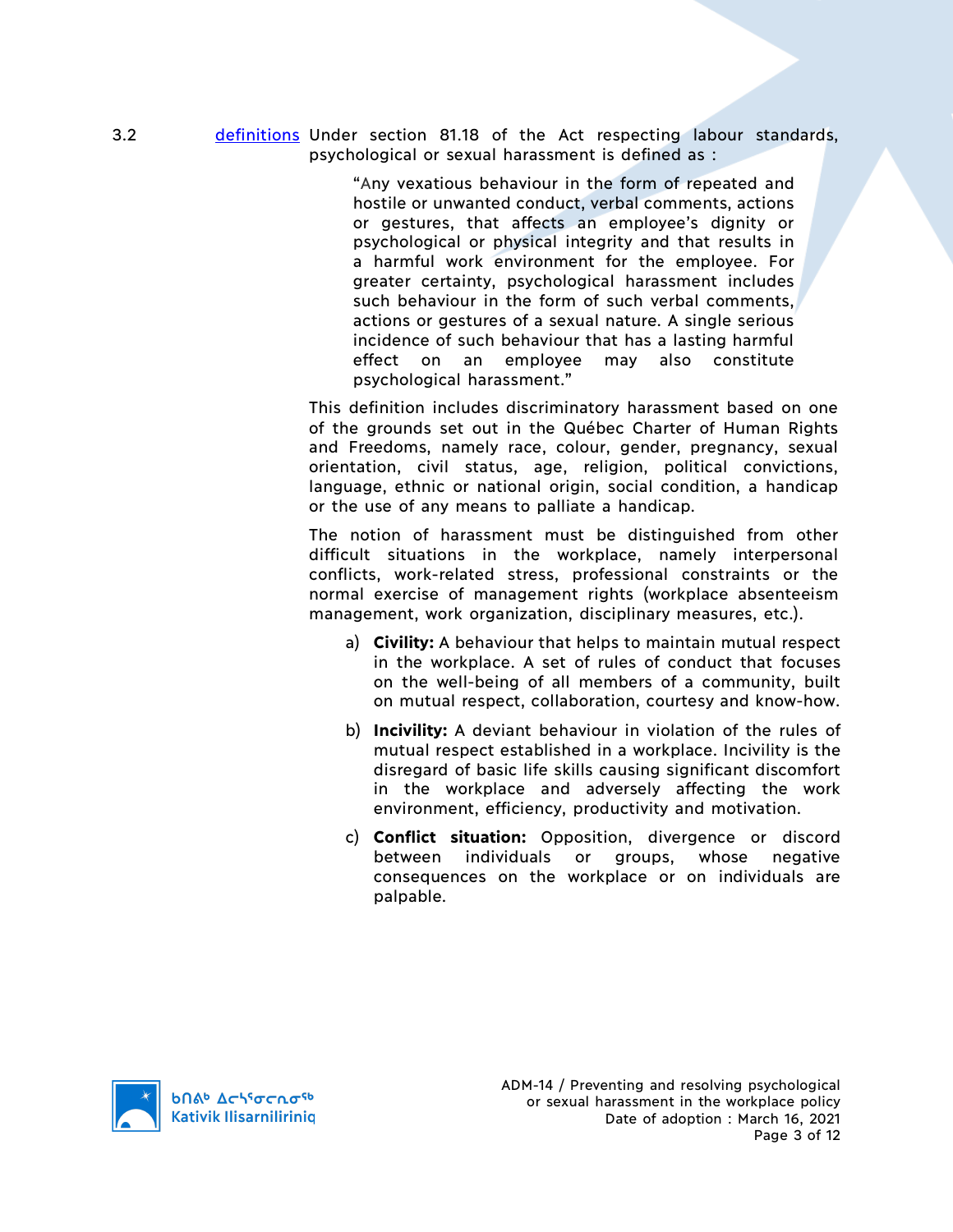### **4. ROLE AND RESPONSABILITIES**

- 4.1 **director** The Director General is ultimately responsible for this policy, in general particular to:
	- a) Adopt, implement and promote this policy;
	- b) Take all reasonable steps to prevent and stop harassment and give other stakeholders the means necessary to act;
	- c) Ensure that all employees attend a training session on harassment;
	- d) Encourage all employees to adhere to this policy and support them in its application;
	- e) Ensure the evaluation, revision, and monitoring of this policy.
- 4.2 human resources The Human Resources or the person so designated, has the following responsibilities:
	- a) Quickly intervene to effectively handle any potential cases of harassment brought to its attention, whether or not a complaint has been made;
	- b) Proceed to examine the admissibility of a harassment complaint;
	- c) If necessary, take interim measures to preserve the health and/or safety of employees;
	- d) Inform employees of their rights and responsibilities, and present to them the option of mediation;
	- e) Launch an investigation by designating a knowledgeable and impartial person to handle the complaint with the utmost diligence;
	- f) Offer employees who so desire to be accompanied through the mediation or investigation process;
	- g) After an investigation, analyze the report and the recommendations made in order to make a clear and informed decision on the merits of the complaint;
	- h) Inform the persons involved (complainant and accused) of the handling of the complaint and the results of the investigation.

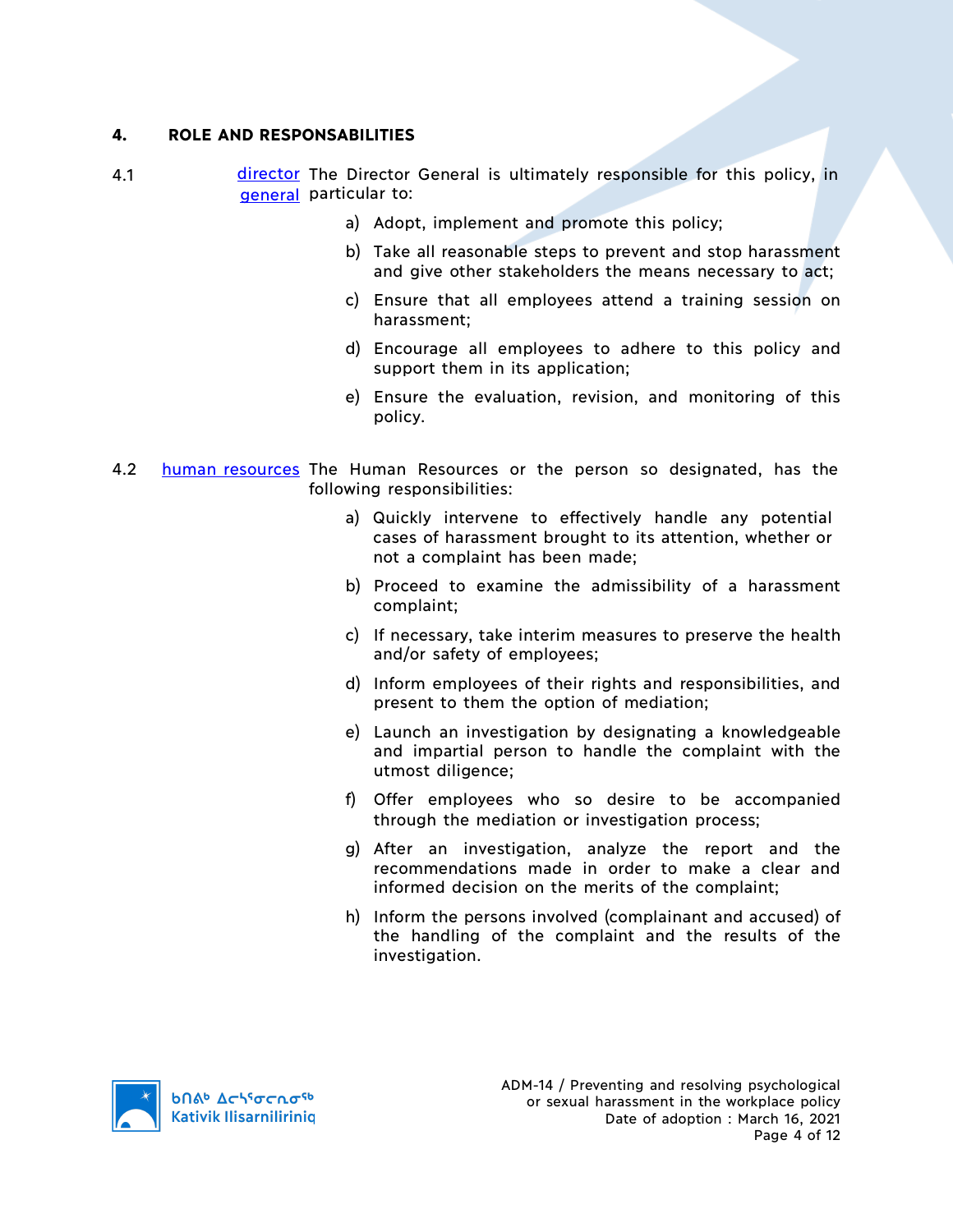- i) Determine prevention, correction and reparation measures to take in order to prevent and stop harassment;
- j) Monitor the situation until the issue has been fully resolved and the Kativik School Board has fulfilled its obligations under this policy and applicable legislation.
- 4.3 **person in All representatives of the employer, school administration** authority members, principals or centre directors in the regular sector or in adult education have the following responsibilities:
	- a) Lead by example, uphold the principles governing this policy, and be familiar with the issue of harassment;
	- b) Facilitate the resolution of conflicts and empower employees to create a healthy work environment in an atmosphere of civility and free of harassment;
	- c) Intervene quickly to put a stop to any type of misconduct or behaviour likely to lead to harassment;
	- d) Encourage all employees who believe they are the victim of harassment to resolve the issue in accordance with the procedure for managing harassment complaints;
	- e) Immediately advise the Human Resources of any potential harassment situation.
- 4.4 personnel All employees are responsible for demonstrating respectful, collaborative behaviour in order to create and maintain a healthy work environment, free of psychological or sexual harassment. All personnel must:
	- a) React promptly if they witness or are a victim of harassment, by quickly reporting the situation to a person in authority or to the Human Resources;
	- b) Refrain from gossiping, spreading rumours or feeding conflicts, which only contribute to worsening problems and tensions between individuals;
	- c) Stop any behaviour that may be considered harassment.
- 4.5 complainant The complainant has the right to:
	- a) Submit a complaint and have it addressed in a prompt, sensitive and impartial manner without fear of embarrassment or reprisal;
	- b) Be heard and taken seriously;

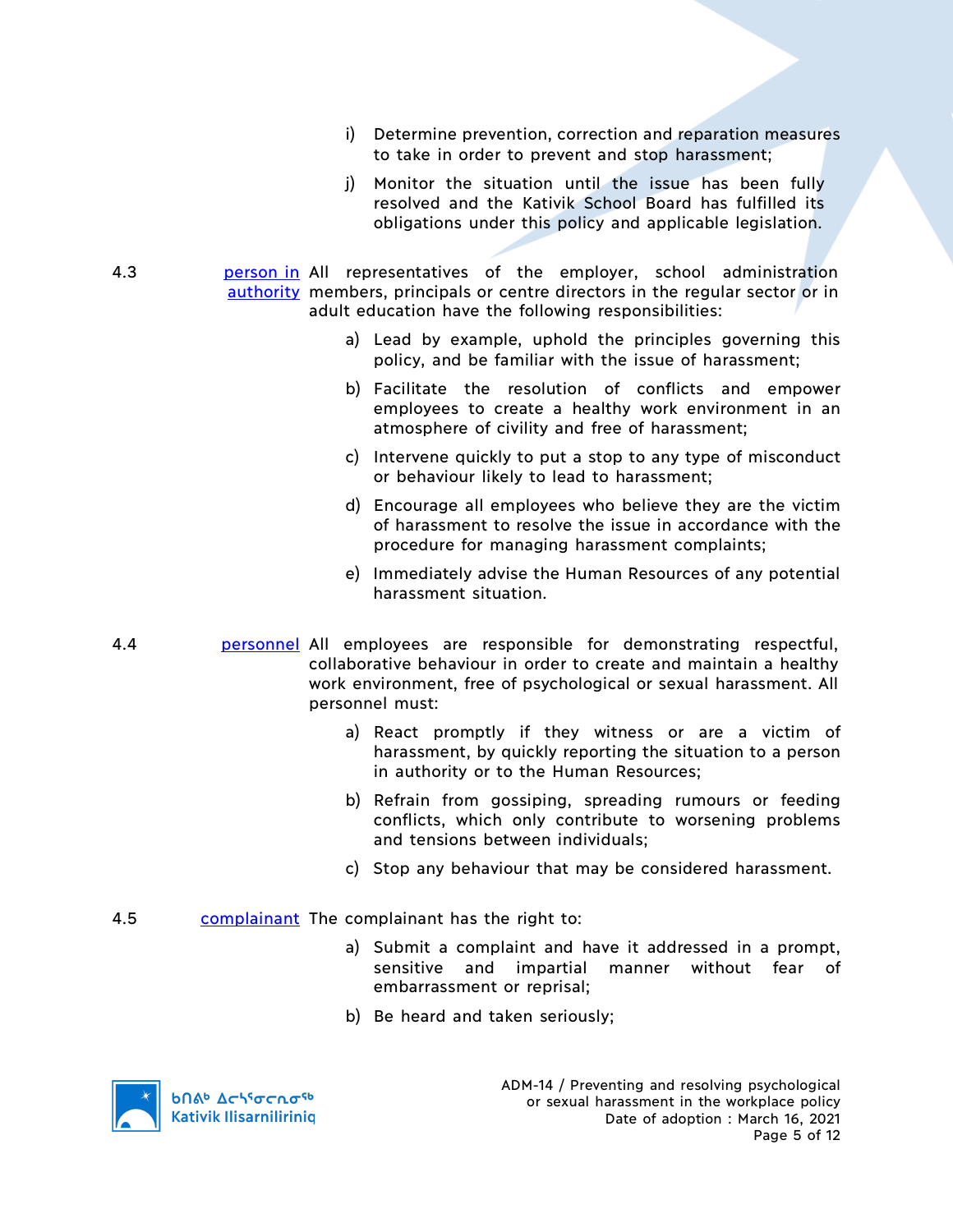- c) Be protected from the person at the source of the problem (if applicable);
- d) Have the harassment stopped (if applicable);
- e) Have full discretion and safeguard of his/her reputation;
- f) Be accompanied during the mediation or investigation process;
- g) Be heard and have the right submit any means of proof to support his/her complaint;
- h) Control the accuracy of his/her statements in the report;
- i) Be informed of the decision on the complaint.

The complainant must:

- a) Communicate, whenever possible and appropriate, with the person whose conduct is in question and ask the person to stop this unwanted or vexatious behavior;
- b) Bring the situation to the attention of the person in authority or to Human Resources as soon as possible;
- c) Clearly express the allegations by giving a detailed description of the events identifying the conduct alleged, the person or persons whose conduct is in question, the date, the location and the name(s) of any witnesses;
- d) Seriously consider the mediation process;
- e) Participate fully in the resolution process, meaning, among others, to quickly respond to requests for information from the Administration, the mediator or the investigator;
- f) Maintain the confidentiality of the complaint and the entire resolution process.

4.6 **person** The person whose conduct is in question has to right to:

whose conduct is in question

- a) Obtain a prompt, sensitive and impartial examination of the allegations regarding his/her conduct;
- b) Be promptly informed that an admissible complaint was filed against him/her and to be informed of the allegations made in order to respond;
- c) Full discretion and to the safeguard of his/her reputation;
- d) Be accompanied during the mediation or investigation process;

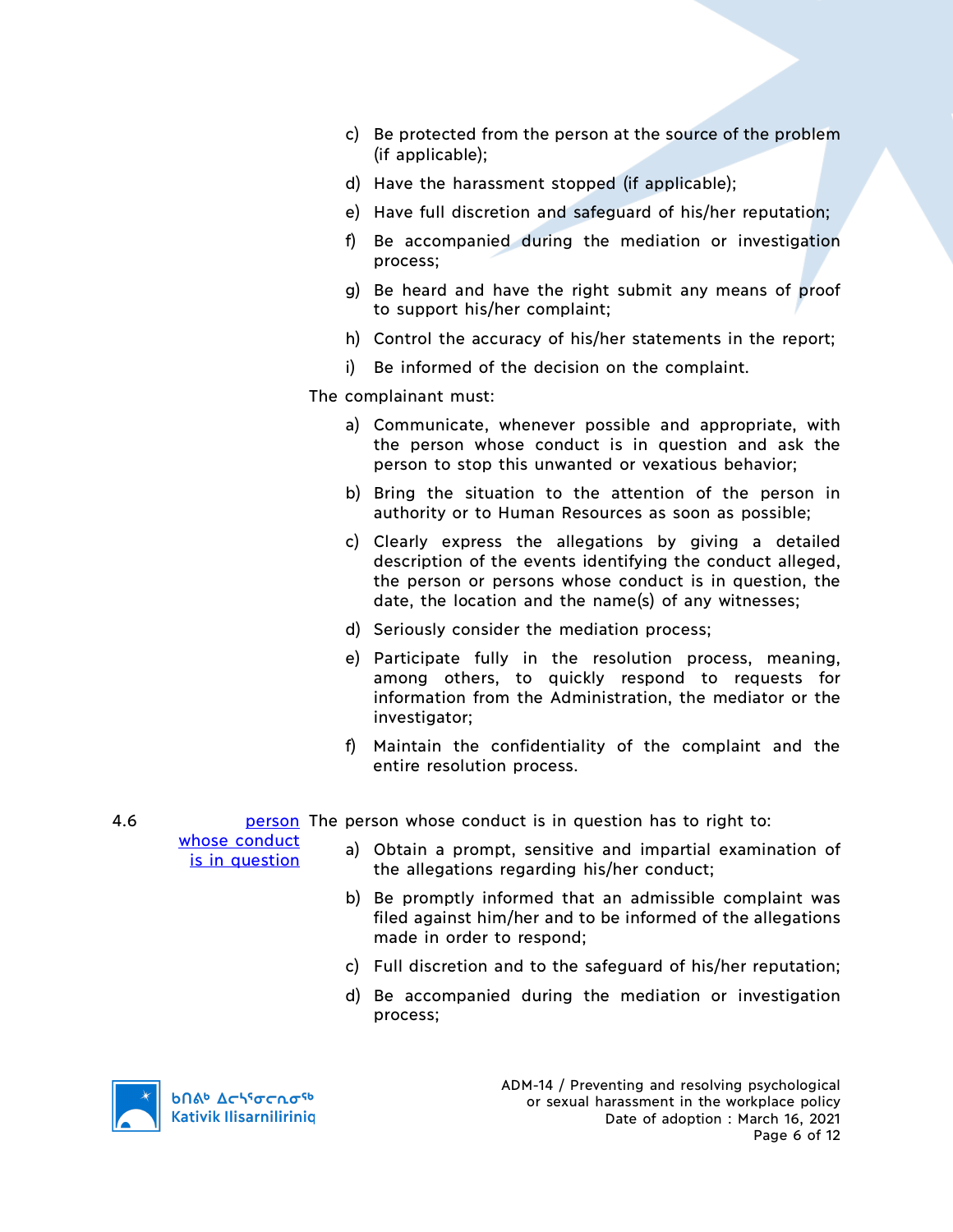- e) Respond to allegations and submit a written response, if desired;
- f) Control the accuracy of his/her statements in the report;
- g) Be informed of the reasons for the decision regarding the complaint.

The person whose conduct is in question must:

- a) Immediately stop the unwanted or vexatious conduct at the request of the complainant or of a person in authority
- b) Promptly respond to allegations by providing sufficient detail about the events;
- c) Seriously consider mediation;
- d) Fully participate in the resolution process;
- e) Maintain the confidentiality of the complaint and of the entire resolution process.

## **5. GUIDING PRINCIPLES**

- 5.1 purpose The Kativik School Board does not tolerate any form of psychological or sexual harassment. It can intervene at any time, whether or not a complaint has been filed, when there are reasonable grounds to believe that a violation of this policy has occurred.
- 5.2 **disciplinary** Any employee in violation of this policy is liable to administrative action or disciplinary action.

An employee who files a frivolous complaint, made in bad faith or knowingly made false statements, is also liable to disciplinary action.

- 5.3 all information All information relating to a complaint as well as the identity of relating to a the persons involved (complainant, accused or witnesses) are complaint treated confidentially, unless this information is necessary to handle a complaint or mediation, to conduct an investigation or to impose administrative or disciplinary measures.
- 5.4 confidentiality Employees involved in the complaint process must commit to maintaining confidentiality and not discussing the issue with employees or third parties.
- 5.5 **reprisal Any reprisal against an employee who uses this policy or is** involved in the complaint process, including witnesses, constitutes a serious infringement and will be treated accordingly.



**b**በል<sup>b</sup> Δς<sup>56</sup>σς λσ<sup>ς6</sup> **Kativik Ilisarnilirinig**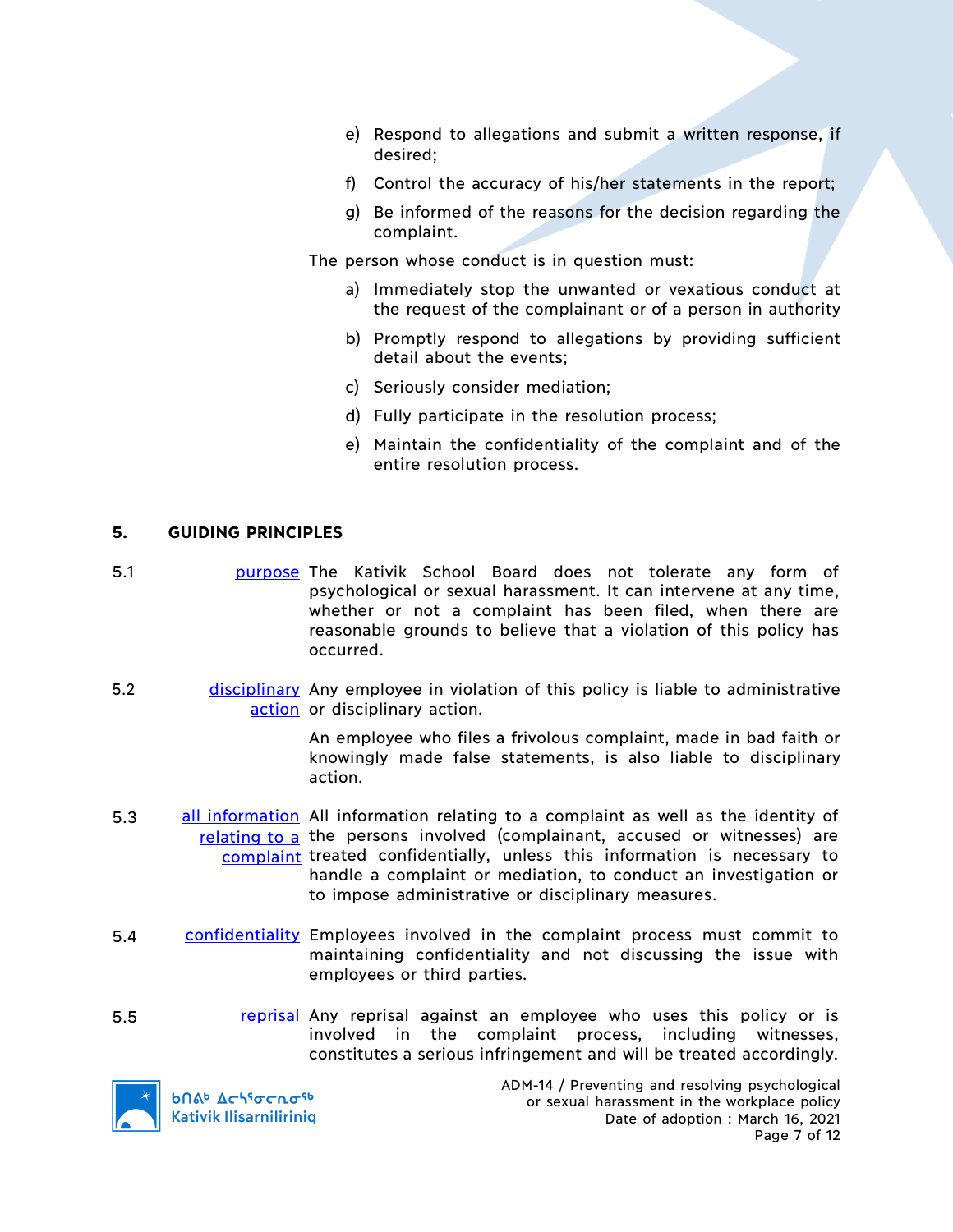# **6. FINAL PROVISIONS**

6.1 **previous** This policy replaces all other directives of the Kativik School Board provisions pertaining to harassment in the workplace, while respecting the policies adopted by the Council of Commissioners where applicable.

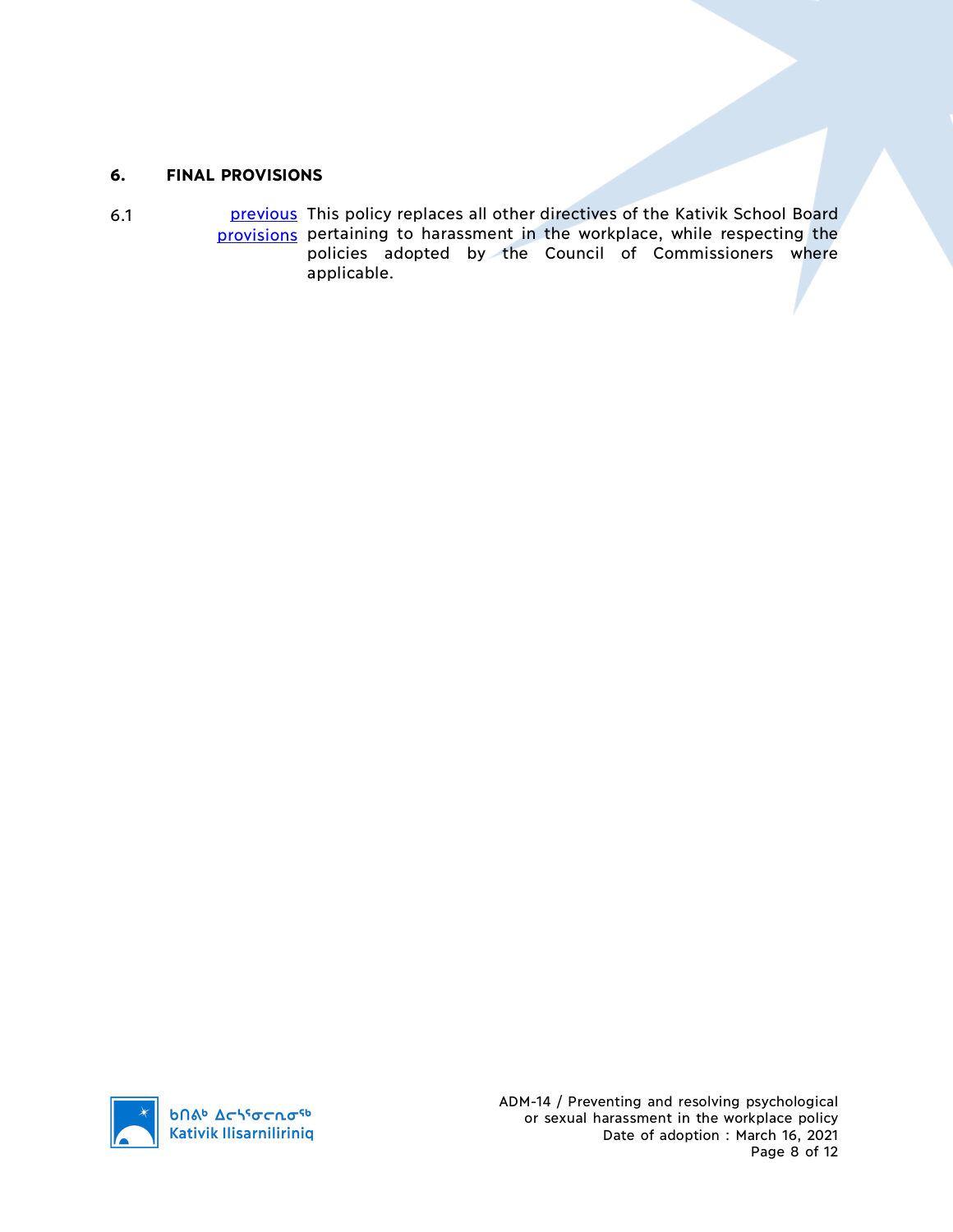# **APPENDIX A : GUIDE TO DETERMINE WHAT MAY BE CONSIDERED HARASSMENT**

## **May be considered psychological or sexual harassment :**

- Serious or repeated rude, degrading, or offensive remarks, such as teasing about a person's physical characteristics or appearance, giving a person nicknames, unjustified criticism and insults alone or in front of witnesses;
- Repeatedly making disparaging remarks about the work performed by a person, on-going humiliation, attacking the personal or professional reputation of a person;
- Repeatedly singling out an employee for meaningless or dirty jobs that are not part of their normal duties, or excluding them from group activities;
- Verbal and physical insults in the form of contempt, yelling, arguments, tantrums, blackmail, or pressure;
- Sexually suggestive remarks, jokes, or images, transmitted via any technological means or other, sexist insults, vulgar language;
- Insistent solicitation, advances or unwanted sexual comments;
- Unwanted looks, hugs or touching;
- Intimidation, cyberbullying, threats, acts of violence of verbal abuse, physical or sexual aggression.

## **Is not considered psychological or sexual harassment :**

- Disagreements on work-related issues, such as the distribution of tasks, work procedures or methodologies, work schedule, etc.;
- Difficult relations due to personality conflicts between two people;
- An isolated incident that is not repeated, such as a distasteful gesture or outburst of anger;
- Normal exercise of management rights, such as workload distribution, absence monitoring, requiring performance to job standards, the legitimate imposition of administrative or disciplinary measures against an employee, etc.;
- Directive, insistent and sometimes authoritative approach in the legitimate exercise of authority;
- Organizational changes, department reorganization or reorganization of tasks;
- Work-related stress, difficult work situations;
- Normal social or professional behaviour of camaraderie and workplace banter;
- Consensual advances or sexual comments that do not involve intimidation or humiliation. In this case it's referred to as free consent.

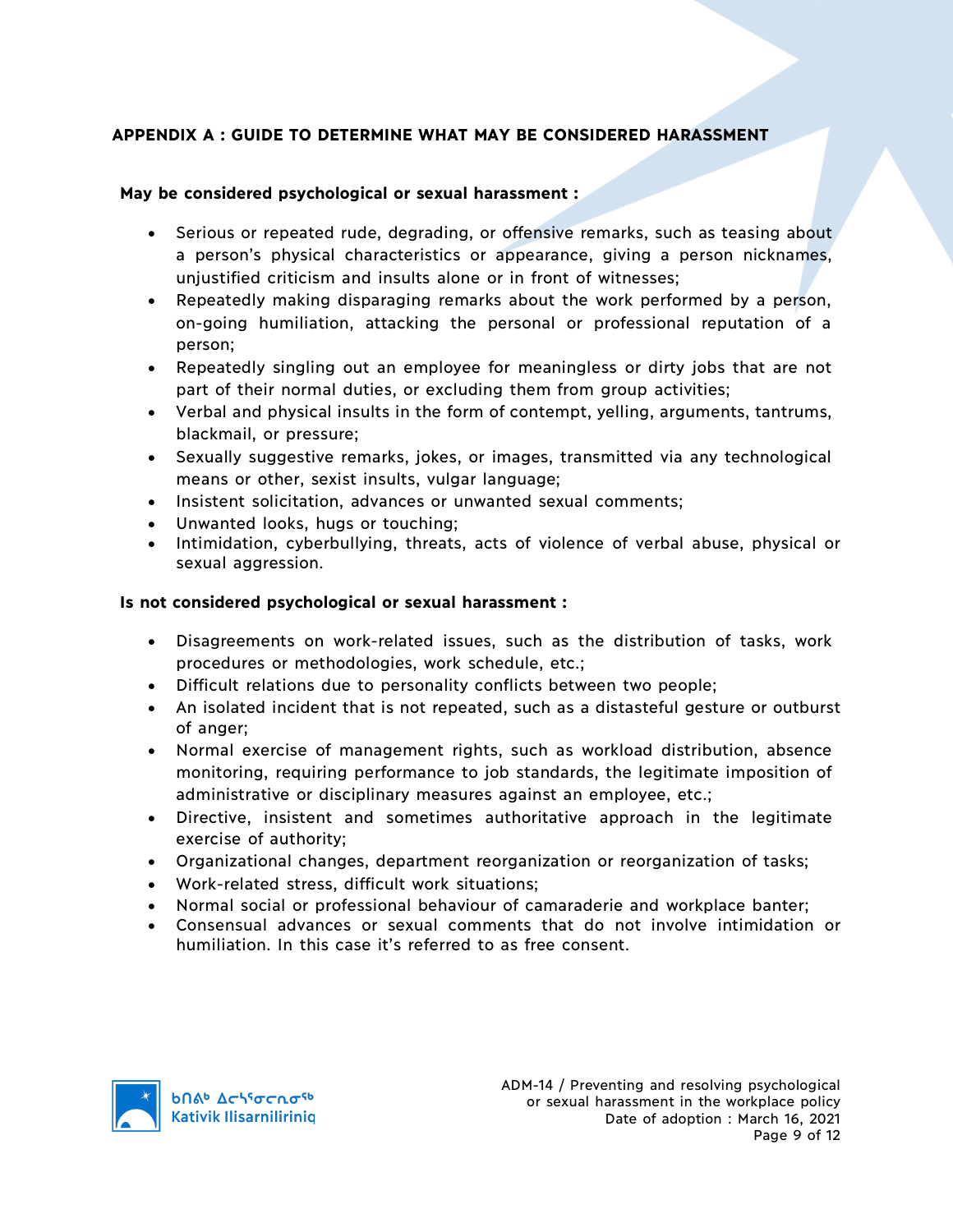### **APPENDIX B : HARASSMENT COMPLAINT FORM**

I believe I am the victim of:

| $\Box$ psychological or sexual harassment |  |
|-------------------------------------------|--|
| $\Box$ abuse of power                     |  |
| $\Box$ violence                           |  |
| $\Box$ racial harassment                  |  |
| $\Box$ discriminatory harassment          |  |
| $\Box$ sexual harassment                  |  |
| $\Box$ Other (please specify)             |  |
|                                           |  |
|                                           |  |
| Personal information of the complainant : |  |
| Last name:                                |  |
| First name :                              |  |

Work tel. : Home tel. : North and the set of the set of the set of the set of the set of the set of the set of the set of the set of the set of the set of the set of the set of the set of the set of the set of the set of the set of th

Personal information of the respondent (against whom the complaint is made) :

|             | Work tel. : and the set of the set of the set of the set of the set of the set of the set of the set of the set of the set of the set of the set of the set of the set of the set of the set of the set of the set of the set |  |
|-------------|-------------------------------------------------------------------------------------------------------------------------------------------------------------------------------------------------------------------------------|--|
| Home tel. : |                                                                                                                                                                                                                               |  |

Name(s) of witness(es) identified by the complainant : First and last name :

Did you express your disapproval to the accused ?  $Yes \Box \quad No \Box$  Specify why or why not.

A Did you report the situation to a person in authority before submitting the complaint? Yes  $\Box$  No  $\Box$  Specify why or why not.

Would you consider resolving this issue through mediation? Yes □ No □

Have you initiated any other processes, i.e., filing a claim with the CNESST, a grievance or other (if unionized)? Yes ☐ Please specify : No ☐

**b** *Δε*γίσερσ<sup>ς</sup> **Kativik Ilisarniliriniq**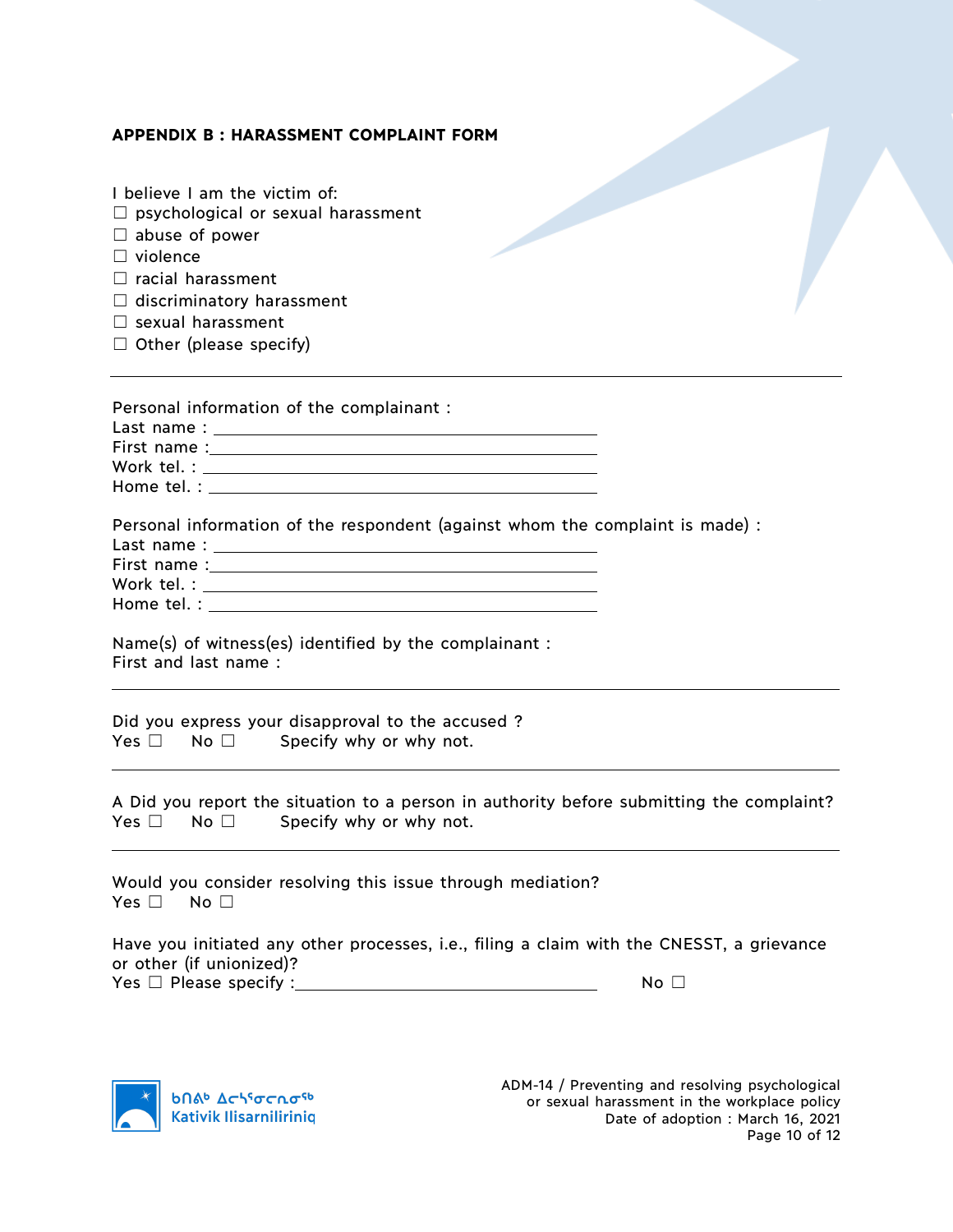Describe the allegations (chronological order and detailed description of the allegations of psychological or sexual harassment: conduct, gestures, acts, verbal comments). Be as specific as possible, include dates, locations, feelings, names of witnesses if applicable.

Effects of the alleged harassment :

Desired solution(s) :

Additional comments (to be completed as required) :

Declaration :

The facts stated in this complaint form are true, to the best of my knowledge. I realize that in order to handle this complaint, the person again whom the complaint is made will be informed of the allegations against him/her and he/she will have the opportunity to respond. It is also possible that witnesses will be met and questioned. I hereby agree to maintain the confidentiality of my harassment complaint.

And I have signed at (city)

On this day of (month, year)

(signature)